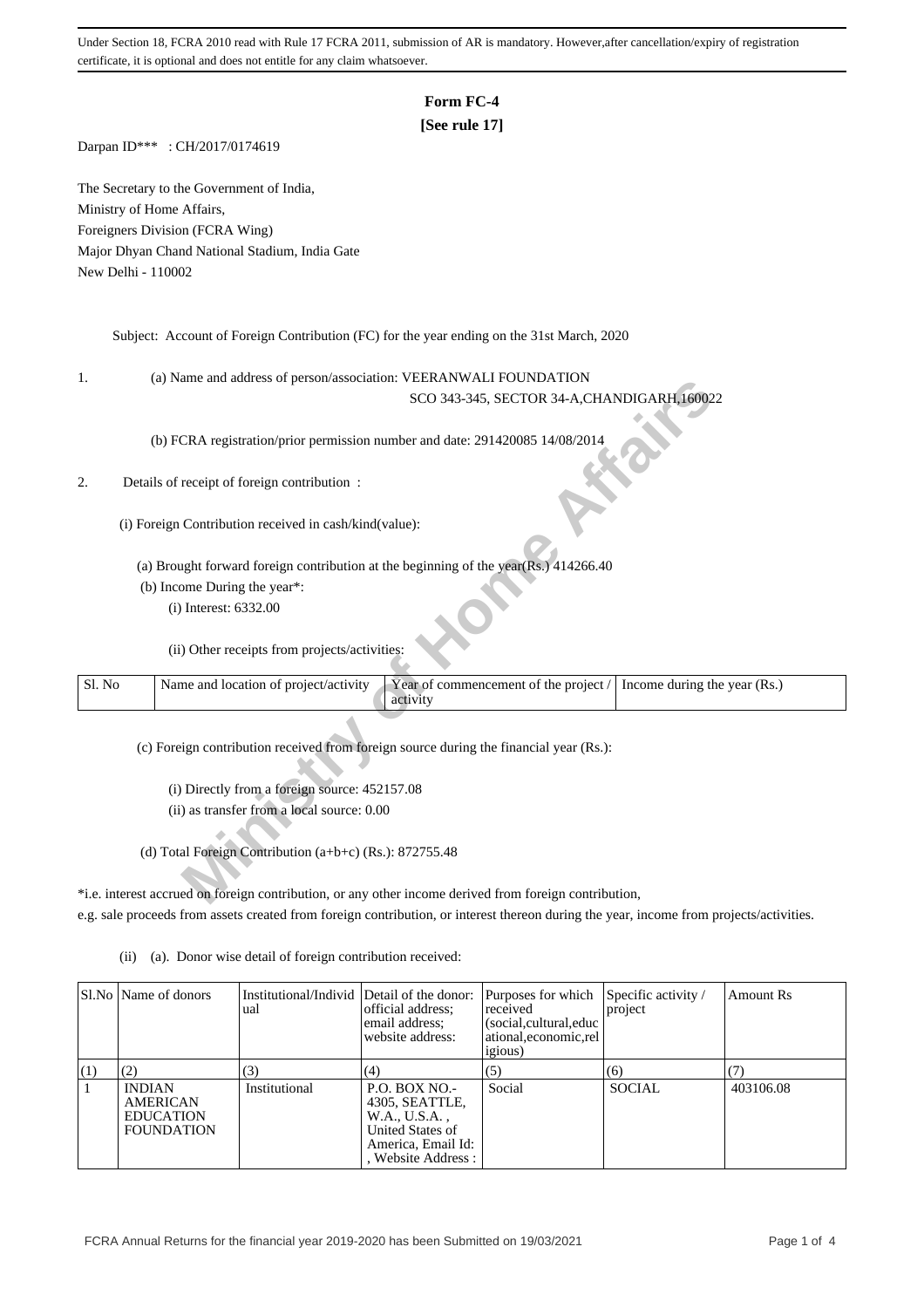Under Section 18, FCRA 2010 read with Rule 17 FCRA 2011, submission of AR is mandatory. However,after cancellation/expiry of registration certificate, it is optional and does not entitle for any claim whatsoever.

|   | Sl.No   Name of donors          | Institutional/Individ Detail of the donor:<br>ual | official address:<br>email address;<br>website address:                                                          | Purposes for which Specific activity /<br>received<br>(social, cultural, educ<br>ational.economic.rel | project       | Amount Rs |
|---|---------------------------------|---------------------------------------------------|------------------------------------------------------------------------------------------------------------------|-------------------------------------------------------------------------------------------------------|---------------|-----------|
| 2 | <b>DELIVER</b><br><b>DREAMS</b> | Institutional                                     | 5340.<br><b>SHAMROCK</b><br>COMMON.<br>FREMONT.<br>United States of<br>America, Email Id:<br>, Website Address : | <i>igious</i> )<br>Social                                                                             | <b>SOCIAL</b> | 49051.00  |

 (b) Cumulative purpose-wise (social, cultural, educational, economic, religious) amount of all foreign contribution donations received:

| Sl.No | <sup>n</sup><br>Purpose | Amount                    |
|-------|-------------------------|---------------------------|
|       | $\sim$<br>Social        | --<br>7.08<br>໋<br>______ |

### 3. Details of Utilisation of foreign contribution:

| <b>DLINO</b><br>rurpose     |                                                            |                         |         |                                                                                                                     |          |                                                                                                                 |                         |           |                                                                                                                                                                                                                                                                                                                                                                                                                                                                                       |
|-----------------------------|------------------------------------------------------------|-------------------------|---------|---------------------------------------------------------------------------------------------------------------------|----------|-----------------------------------------------------------------------------------------------------------------|-------------------------|-----------|---------------------------------------------------------------------------------------------------------------------------------------------------------------------------------------------------------------------------------------------------------------------------------------------------------------------------------------------------------------------------------------------------------------------------------------------------------------------------------------|
| Social<br>$\mathbf{1}$      |                                                            |                         |         |                                                                                                                     |          | 452157.08                                                                                                       |                         |           |                                                                                                                                                                                                                                                                                                                                                                                                                                                                                       |
|                             |                                                            |                         |         |                                                                                                                     |          |                                                                                                                 |                         |           |                                                                                                                                                                                                                                                                                                                                                                                                                                                                                       |
| Name of<br>vity             | Address/L                                                  | <b>Previous Balance</b> |         |                                                                                                                     | Utilised |                                                                                                                 | <b>Balance</b>          |           |                                                                                                                                                                                                                                                                                                                                                                                                                                                                                       |
|                             |                                                            | In cash                 | In Kind | In cash                                                                                                             | In Kind  | In cash                                                                                                         | In Kind                 | In cash   | In Kind                                                                                                                                                                                                                                                                                                                                                                                                                                                                               |
| (2)                         | (3)                                                        | (4)                     | (5)     | (6)                                                                                                                 | (7)      | (8)                                                                                                             | (9)                     | (10)      | (11)                                                                                                                                                                                                                                                                                                                                                                                                                                                                                  |
| <b>NANHI</b><br><b>JAAN</b> | <b>CHANDI</b><br>GARH<br>Chandigar<br>Chandigar<br>h160034 | 414266.40               | 0.00    |                                                                                                                     | 0.00     | 821823.00                                                                                                       | 0.00                    | 44600.48  | 0.00                                                                                                                                                                                                                                                                                                                                                                                                                                                                                  |
|                             |                                                            |                         | 0.00    |                                                                                                                     | 0.00     |                                                                                                                 | 0.00                    | 44600.48  | 0.00                                                                                                                                                                                                                                                                                                                                                                                                                                                                                  |
|                             |                                                            |                         |         |                                                                                                                     |          |                                                                                                                 |                         |           |                                                                                                                                                                                                                                                                                                                                                                                                                                                                                       |
|                             |                                                            | project/acti ocation    |         | Details of Utilisation of foreign contribution:<br>414266.40<br>(b) Details of utilisation of foreign contribution: |          | Allioulit<br>452157.08<br>452157.08<br>(iii) Total utilisation of foreign contribution $(Rs.)$ (i+ii):821823.00 | Receipt during the year | 821823.00 | (a) Details of activities/projects for which foreign contribution has been received and utilised (in rupees)<br>(i) Utilisation** for projects as per aims and objectives of the person/association(Rs.): 821823.00<br>(ii) Total administrative expenses as provided in rule 5 of the Foreign Contribution (Regulation) Rules, 2011 (Rs.) :0.00<br>** It is affirmed that the utilisation of foreign contribution is not in contravention of the provisions contained in the Foreign |

\*\* It is affirmed that the utilisation of foreign contribution is not in contravention of the provisions contained in the Foreign Contribution(Regulation) Act, 2010 (42 of 2010) and more particularly in section 9 and section 12 of the Act which, inter-alia, states that the acceptance of foreign contribution is not likely to affect prejudicially:

- (A) the soverignty and integrity of india; or.
- (B) the security, strategic, scientific or economic interest of the state; or

(C) the public interest; or

- (D) freedom or fairness of election to any Legistature; or
- (E) friendly relations with any foreign state; or
- (F) harmony between religious, racial, social, lingusitic or relgional groups, castes or communities.

(c) Total purchase of fresh assets (Rs.)

| Sl. No. | Name of project/activity | Details of fresh assets | Objective of<br>acquiring fresh | Cost of fresh assets<br>$\pi$ (In Rs.) |
|---------|--------------------------|-------------------------|---------------------------------|----------------------------------------|
|         |                          |                         | assets                          |                                        |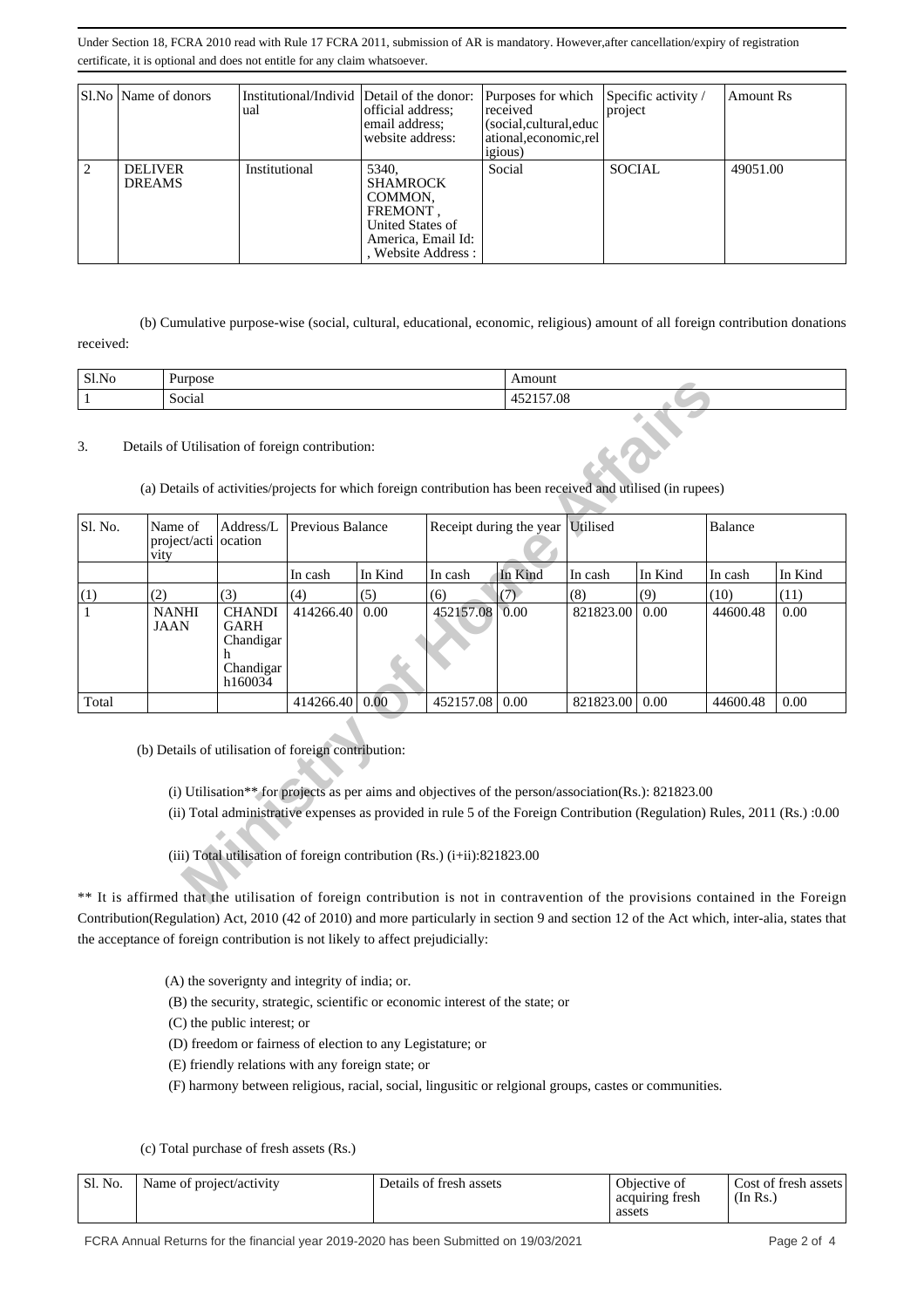Under Section 18, FCRA 2010 read with Rule 17 FCRA 2011, submission of AR is mandatory. However,after cancellation/expiry of registration certificate, it is optional and does not entitle for any claim whatsoever.

 (d) Foreign contribution transferred to other person/associations before 29.09.2020 (The Foreign Contribution (Regulation) Amendment Act, 2020):

| $\sim$ $\sim$<br>Sl.<br>NO. | rson/association<br>Name<br>the<br>per<br>∶ot | Date<br>. | Purpose | Amouni |
|-----------------------------|-----------------------------------------------|-----------|---------|--------|
| . .                         | $\tilde{\phantom{a}}$<br>$\sim$               | ຼ         |         | . .    |

### (e) Total utilisation in the year (Rs.)(b+c+d) 821823.00

#### 4. Details of unutilised foreign contribution:

(i) Total foreign contribution invested in term Deposits (Rs.):

| Sr. No.                       | Details                                                                                                                                                                                                                                                                                                                                                         |                     |                          | Total( in Rs.)         |                |                            |  |  |  |
|-------------------------------|-----------------------------------------------------------------------------------------------------------------------------------------------------------------------------------------------------------------------------------------------------------------------------------------------------------------------------------------------------------------|---------------------|--------------------------|------------------------|----------------|----------------------------|--|--|--|
| (i)                           | Opening Balance of FD                                                                                                                                                                                                                                                                                                                                           |                     |                          | 0.00                   |                |                            |  |  |  |
| (ii)                          | FD made during the year                                                                                                                                                                                                                                                                                                                                         |                     |                          | 0.00                   |                |                            |  |  |  |
| (iii)                         | Less: realisation of previous FD                                                                                                                                                                                                                                                                                                                                |                     |                          | 0.00                   |                |                            |  |  |  |
|                               | Closing balance of FD                                                                                                                                                                                                                                                                                                                                           |                     |                          | 0.00                   |                |                            |  |  |  |
| 5.<br>6.                      | (ii) Balance of unutilised foreign contribution, in cash/bank, at the end of the year(Rs):<br>$(a)$ Cash in hand: $0.00$<br>(b) in FC designated bank account: 0.00<br>$(c)$ in utilisation bank account(s): 0.00<br>Details of foreigners as Key functionary/working/associated: 0<br>Details of land and building remained unutilised for more than two year: |                     |                          |                        |                |                            |  |  |  |
| Sl. No.                       | Location of land and building                                                                                                                                                                                                                                                                                                                                   | Year of acquisition |                          | Purpose of acquisition |                | Reason of unutilisation    |  |  |  |
| (1)                           | (2)                                                                                                                                                                                                                                                                                                                                                             | (3)                 |                          | (4)<br>(5)             |                |                            |  |  |  |
| (7)                           | (a) Details of FCRA Account for receipt of foreign contribution (As on 31st March of the year ending):                                                                                                                                                                                                                                                          |                     |                          |                        |                |                            |  |  |  |
| Name of the<br>Bank           | <b>Branch Address</b><br>With pincode)                                                                                                                                                                                                                                                                                                                          | Phone No.           | e-mail                   | <b>IFSC Code</b>       | Account number | Date of Opening<br>Account |  |  |  |
| (1)                           | (2)                                                                                                                                                                                                                                                                                                                                                             | (3).                | (4)                      | (5)                    | (6)            | (7)                        |  |  |  |
| <b>STATE BANK</b><br>OF INDIA | 11Sansad Marg,<br>New Delhi 110<br>001                                                                                                                                                                                                                                                                                                                          | 011-23374390        | FCRA.00691@S<br>BI.CO.IN | SBIN0000691            | XXXXXXX3708    | 19/02/2021                 |  |  |  |

- (a) Cash in hand: 0.00
- (b) in FC designated bank account: 0.00
- (c) in utilisation bank account(s): 0.00
- 5. Details of foreigners as Key functionary/working/associated: 0
- 6. Details of land and building remained unutilised for more than two year:

| N0.<br>51. | . .<br>land<br>' and<br>ocation of<br>building | acquisition<br>ear<br>ΟĪ | acquisition<br>Purpose<br>ΟĪ | unutilisation<br>Reason of |
|------------|------------------------------------------------|--------------------------|------------------------------|----------------------------|
|            | $\sim$<br>$\cdot$ $\sim$                       | $\sim$<br>ັ              |                              | $\sim$                     |

| Name of the<br>Bank           | <b>Branch Address</b><br>With pincode) | Phone No.    | e-mail                  | <b>IFSC</b> Code | Account number     | Date of Opening<br><b>Account</b> |
|-------------------------------|----------------------------------------|--------------|-------------------------|------------------|--------------------|-----------------------------------|
|                               | (2)                                    | (3).         | (4)                     | (5)              | (6)                |                                   |
| <b>STATE BANK</b><br>OF INDIA | 11Sansad Marg.<br>New Delhi 110<br>001 | 011-23374390 | FCRA.00691@S<br>BLCO.IN | SBIN0000691      | <b>XXXXXXX3708</b> | 19/02/2021                        |

(b) Details of another FCRA Account(if any,) for keeping or utilising (As on 31st March of the year ending)

(c) Details of all utilisation bank accounts (if any) for utilisation of Foregin Contribution (As on 31st March of the year ending):

| Name of the<br>Bank       | <b>Branch Address</b><br>With pincode)                                              | Phone No.   | E-mail                                                                              | <b>IFSC</b> Code | Account No. | Date of Opening<br>Account |
|---------------------------|-------------------------------------------------------------------------------------|-------------|-------------------------------------------------------------------------------------|------------------|-------------|----------------------------|
| (1)                       | (2)                                                                                 | (3).        | (4)                                                                                 | (5)              | (6)         |                            |
| <b>ICICI BANK</b><br>LTD. | SCO 485-486.<br>SECTOR 35C.<br>CHANDIGARH.<br>160022.<br>CHANDIGARH,<br>Chandigarh, | 172-3366777 | kau.jaspreet@icic   ICIC0006322<br>ibank.com                                        |                  | XXXXXXXX12  | 15/01/2014                 |
|                           |                                                                                     |             | FCRA Annual Returnshorting thancial vear 2019-2020 has been Submitted on 19/03/2021 |                  |             | Page 3 of 4                |